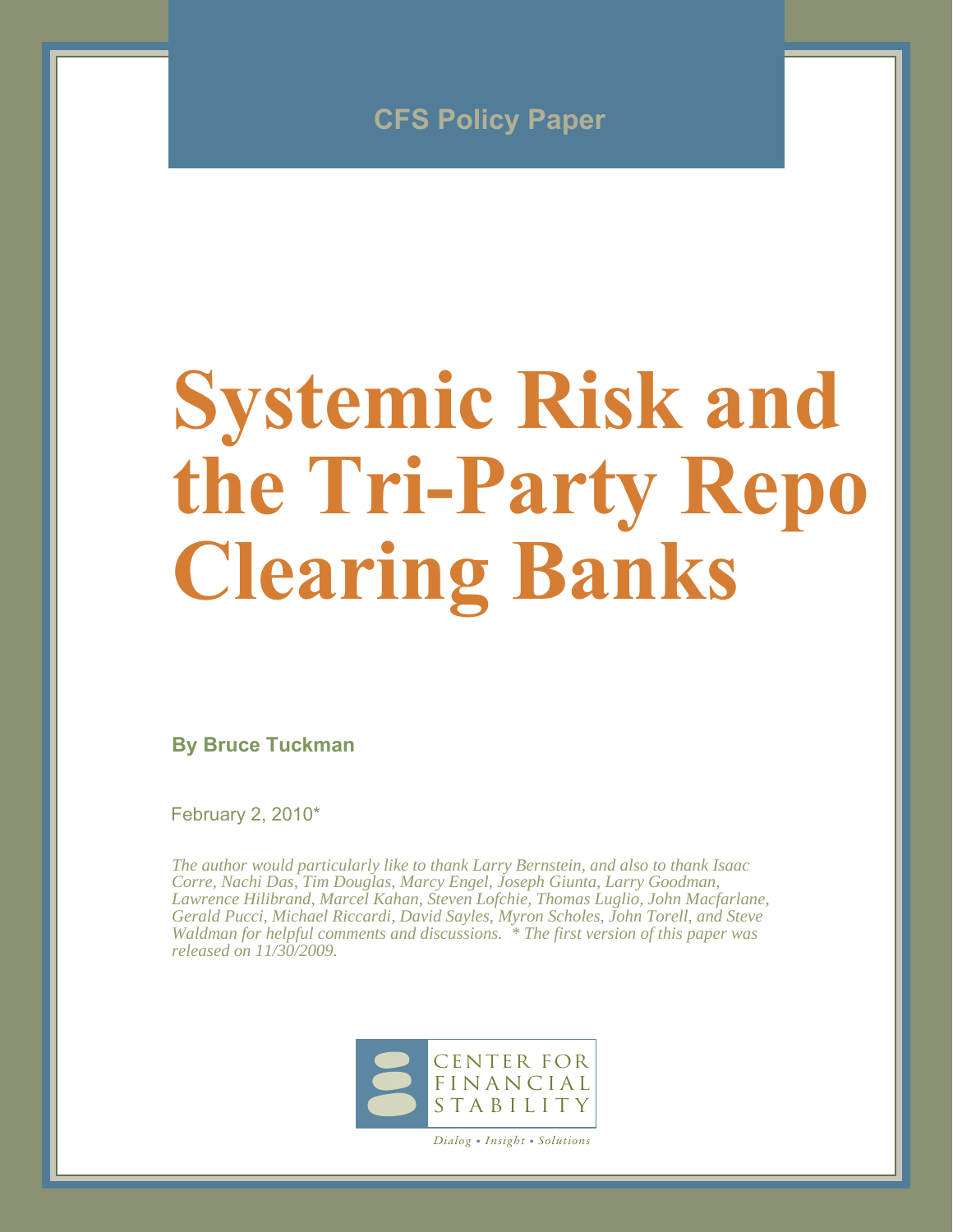#### Executive Summary

 The recent crisis in financial markets has focused attention on systemic risk, that is, on how the failure of one financial institution can wreak havoc on the financial system as a whole. But one significant source of systemic risk has not received much general attention because it lies in the relatively obscure tri-party repo system, through which broker-dealers fund a sizeable portion of their assets. In short, the poor design of the tri-party repo system has the potential to wreck the financial health of a large clearing bank or to contribute to the demise of yet another broker-dealer. While regulators and industry specialists are aware of this danger, their proposed solutions to date are not ideal, ranging from the Fed's overseeing voluntary industry improvements to an explicit government role in the system and the establishment of a too-big-to-fail back-up entity.

 This paper first explains how the design of the tri-party repo system, while solving various operational problems in the secured funding markets, actually creates significant systemic risk. More precisely, by giving broker-dealers use of their security collateral during the day the system effectively transfers the intra-day risk of a broker-dealer default from many secured lenders to the two clearing banks. This paper then argues that imposing capital requirements and risk charges on this intra-day risk will force the industry to correct the existing systemic risk on its own. Furthermore, as an added benefit, these requirements and charges will, by leveling the playing field in the provision of services to the secured funding market, spur competition and innovation. Finally, this paper argues that the alternate policy proposals mentioned above will not be as effective in stabilizing and strengthening the secured funding market.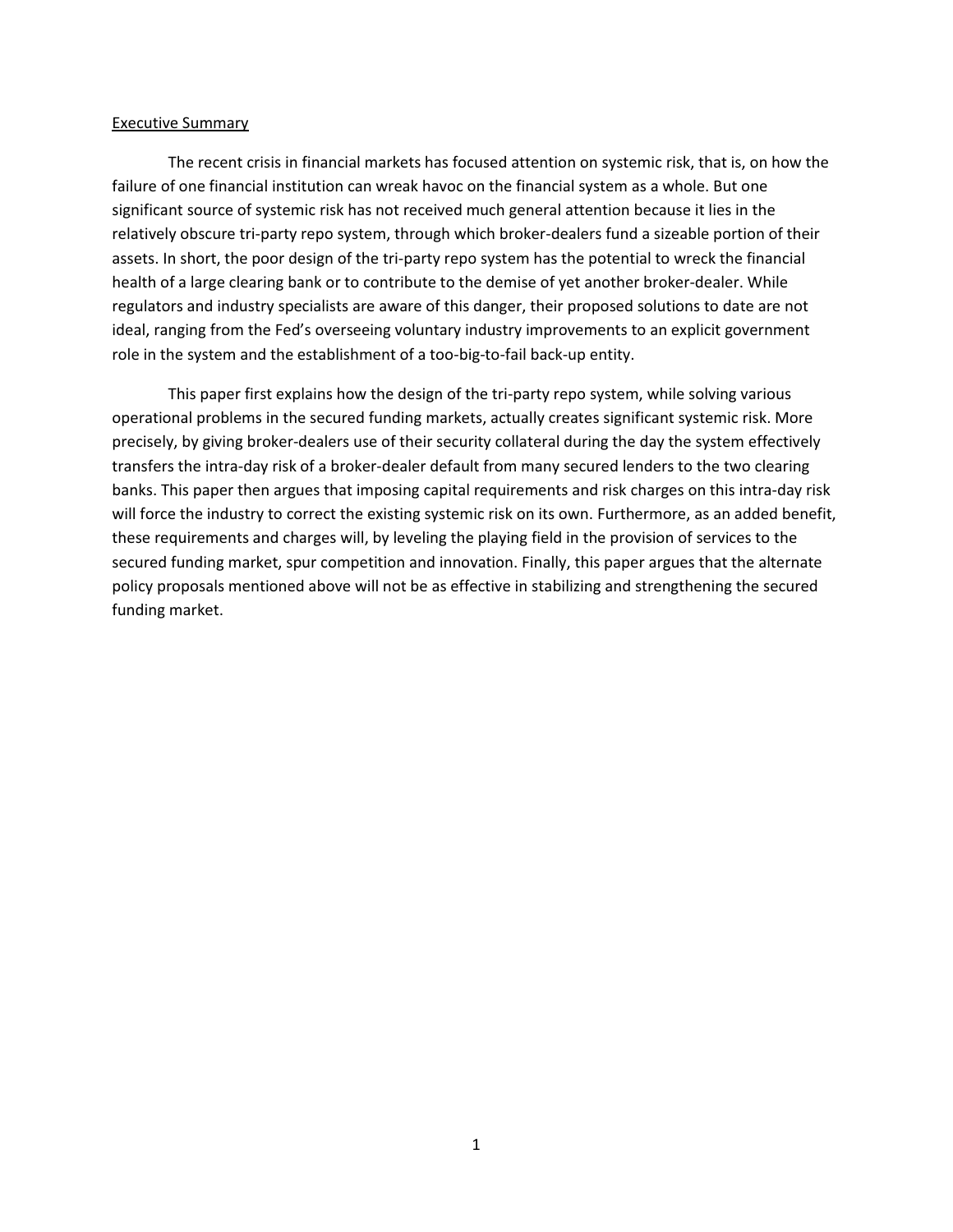## 1. A Brief Introduction to U.S. Repo Markets

A repurchase agreement, or repo, is essentially a secured loan.<sup>1</sup> One party borrows cash from another and posts securities as collateral. When the agreement expires, the borrower pays back the loan principal with interest and the lender returns the collateral. Agreements are typically "overnight," expiring after a day, but "term" agreements are struck for several months or longer. Collateral is typically U.S. Treasuries, Agencies, and agency MBS, but corporate bonds, municipal bonds, other assetbacked securities, and equities are posted as well.

The repo market plays several important roles in financial markets:

- While broker-dealers want to hold securities, both to facilitate their market-making activities and as investments, they do not want to commit scarce capital by purchasing these securities outright. The repo market allows them to use borrowed money to pay for the purchases by posting the securities they buy as collateral. (When the repo expires, the borrower of cash must either sell the security to pay back the loan or, quite commonly, "roll" or renew the repo for another day or term.) Repo trades for this purpose are also called "funding trades."
- **EXT** Leveraged investors, like many hedge funds, buy securities and finance the purchases through the repo market as well.
- Non-leveraged investors, including state and local governments, money market funds, other mutual funds, and foreign sovereign entities, prefer the relative safety of lending money on a secured basis to bearing the direct credit risk inherent in other money market investments.
- The repo market provides the mechanism by which securities are borrowed so that they may be sold short: the short-seller lends money in the repo market, takes the security he wishes to short as collateral, and then sells the security. (When the repo expires the short-seller must either buy the security in the market to return the repo collateral or roll the repo.) By facilitating short sales the repo market not only promotes price efficiency but provides opportunities for holders of securities, e.g., insurance companies and pension funds, to earn incremental returns by lending out their securities as repo collateral.
- The Federal Reserve uses repo to add or remove liquidity from the financial system, particularly when such actions are expected to be unwound in relatively short order.<sup>2</sup>

 While extremely safe relative to other financial transactions, borrowing and investing cash in the repo market is not risk free. Should the borrower of cash default on a loan, the lender of cash can sell the collateral and use the proceeds to cover the loan. The risk of a repo to the lender of money, therefore, is that the counterparty defaults on the loan at the same time that the value of the collateral has fallen. Conversely, should the lender of cash default by not returning collateral, the borrower of cash need not repay the debt. Hence the risk of a repo to the borrower of money is that the counterparty defaults at the same time that the value of the collateral has risen. To mitigate these risks, the weaker of the two counterparties typically posts margin. For example, the borrower of cash might post \$100mm of collateral to borrow \$80mm of cash or the lender of cash might lend \$110mm of cash to take \$100mm of collateral.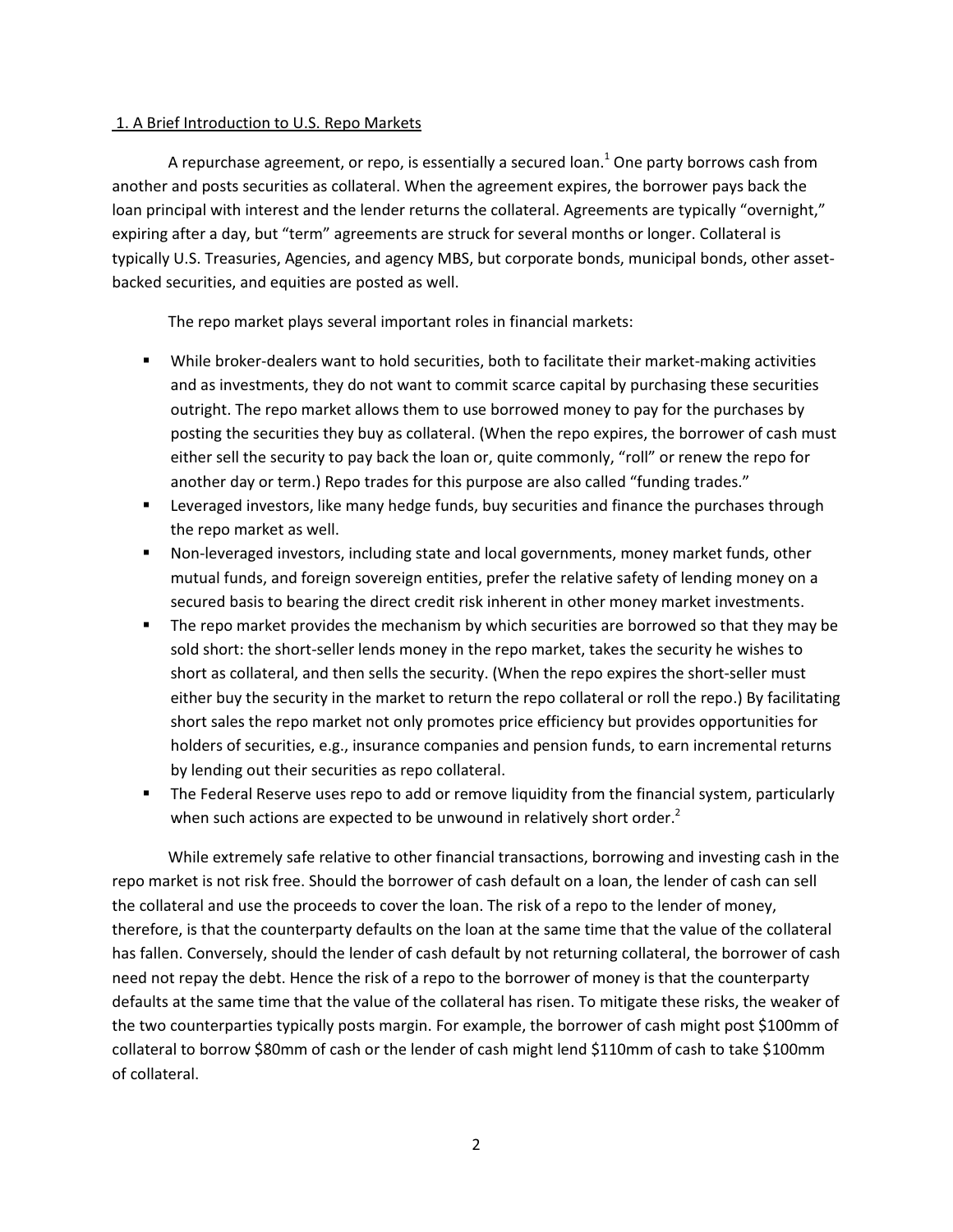The repo market is a significant source of funding for security brokers and dealers and, as a result, has been at the center of recent market convulsions. From 2003 to 2007 net repo borrowings by broker-dealers increased from \$490.4 billion to \$1.1 trillion, accounting for between 30% and 40% of their total liabilities over that time period and for 37.9% at the end of 2007. Subsequently, as a result of deleveraging in 2008-2009, net repo borrowings fell to \$480.0 billion by the end of the second quarter of 2009, accounting for only 25% of total liabilities.<sup>3</sup>

### 2. The Operational Reality of Tri-Party Repo, in Particular the Daily Unwind, Exacerbates Systemic Risk

#### *2.1 Ideally, the clearing banks would be pure agents, and not principals, in funding trades.*

Secured funding markets should satisfy three $4$  essential objectives:

- a) Independent custody: an independent custody agent holds the collateral against loans so that this collateral is truly available to the lender of cash in the event of a default by the borrower;
- b) Pricing and margin collection: an independent agent prices the collateral so that the agreed amount of collateral, including margin, is held against the loans;
- c) Settlement: securities and cash move to and from the accounts of borrowers and lenders as and when appropriate.

In pursuit of these objectives, the market has settled on tri-party agents, or clearing banks. There are two such clearing banks for the U.S. repo market: JPMorgan Chase and Bank of New York Mellon.

 Ideally, tri-party agents would be truly and exclusively agents of repo transactions, as opposed to principals. In that case, daily operations of the market would work as follows. At the initiation of a trade, the borrower of cash would deposit securities into its account at the clearing bank and the lender of cash would deposit cash into its account. The clearing bank would first check that the securities have the agreed upon value and then simultaneously i) move the cash into the borrower's account (which the borrower would presumably withdraw for use in paying for the securities), and ii) move the securities into the lender's account. Then, at the expiration of the repo contract, after the borrower deposits enough cash to repay the loan with interest, the clearing bank would simultaneously pass the cash to the lender and return the securities to the borrower.

 In fact, to the surprise of many even seasoned professionals, the operational reality of the market deviates from the ideal, that is, the clearing banks are not acting truly and exclusively as agents of funding transactions.

*2.2 Because of current system limitations, operational reality deviates from the ideal and the clearing banks become intra-day secured lenders to the broker-dealers.* 

 Consider the sample set of trades in Figure 1. (For simplicity the figure ignores margin and interest.) During the previous day the broker-dealer (B/D) had borrowed \$100 from funder #1 and posted security A as collateral. Today it needs to return that \$100 and retrieve security A. In addition,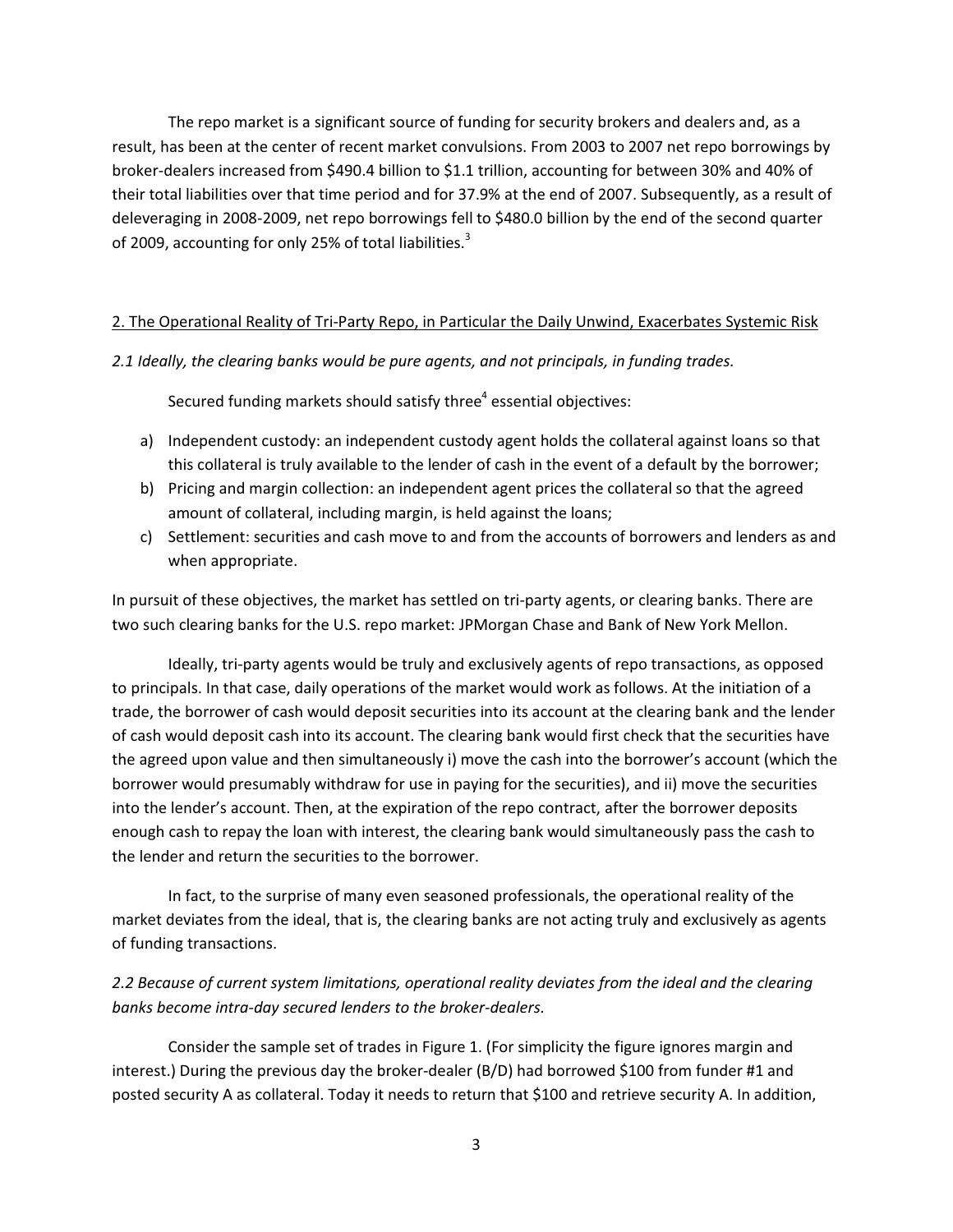the B/D sells A to one customer, buys B from another customer, sells B to another, and finally buys C from yet another. These transactions leave the B/D with security C but without cash to pay customer #4. Hence, the B/D borrows \$100 from funder #2 through the repo market, posting C as collateral.





 In an ideal system, where the tri-party agents are truly agents, the clearing bank does not release security A to the B/D until the B/D repays the \$100 borrowed from funder #1. But then how can the trades in the figure actually get done? More precisely, customer #1 will not send \$100 until the B/D has A to deliver, but the B/D cannot retrieve A without that \$100! Similarly, customer #2 will not deliver B without the B/D having \$100, etc.

 Theoretically these trades could all get done by waiting until the end of the day and settling them all simultaneously. But to date this has been deemed impractical: given the vast number of trades and the time it takes to clean up errors, in addition to some constraints of working in a single time zone, current systems could not start the settlement process at the end of the business day and finish by the start of the next business day. Another theoretical possibility would be a system clever enough to settle sets of self-contained trades (like the two trades involving security A in the example) as they cleared during the day. But no such system exists today.

 Yet another way to complete the trades in the example is for the clearing bank to "grease" the system by extending intra-day credit. Specifically, say the clearing bank gave \$100 **of its own** to funder #1 and then moved security A to the B/D's clearing bank account **without collecting \$100**. At this point the clearing bank is the secured lender: it has extended a \$100 loan and has access to A, held in the B/D's clearing bank account, as collateral. Next, the B/D directs the delivery of A to customer #1 in exchange for \$100 and then directs that \$100 to customer #2 in exchange for B. Pausing again at this point, the clearing bank is the secured lender of \$100 with B in the B/D's clearing bank account as collateral. Continuing in this way the sample customer trades can all be settled in sequence. Finally, at the end of the day, the clearing bank moves C to funder #2's account while keeping the \$100 loan for itself as the return of its intra-day credit of \$100 that started the cycle. Thus, at the end of the day and "overnight," funder #2 is the secured lender and the clearing bank is just an agent. This example describes essentially what happens in the market today through a process called the "daily unwind."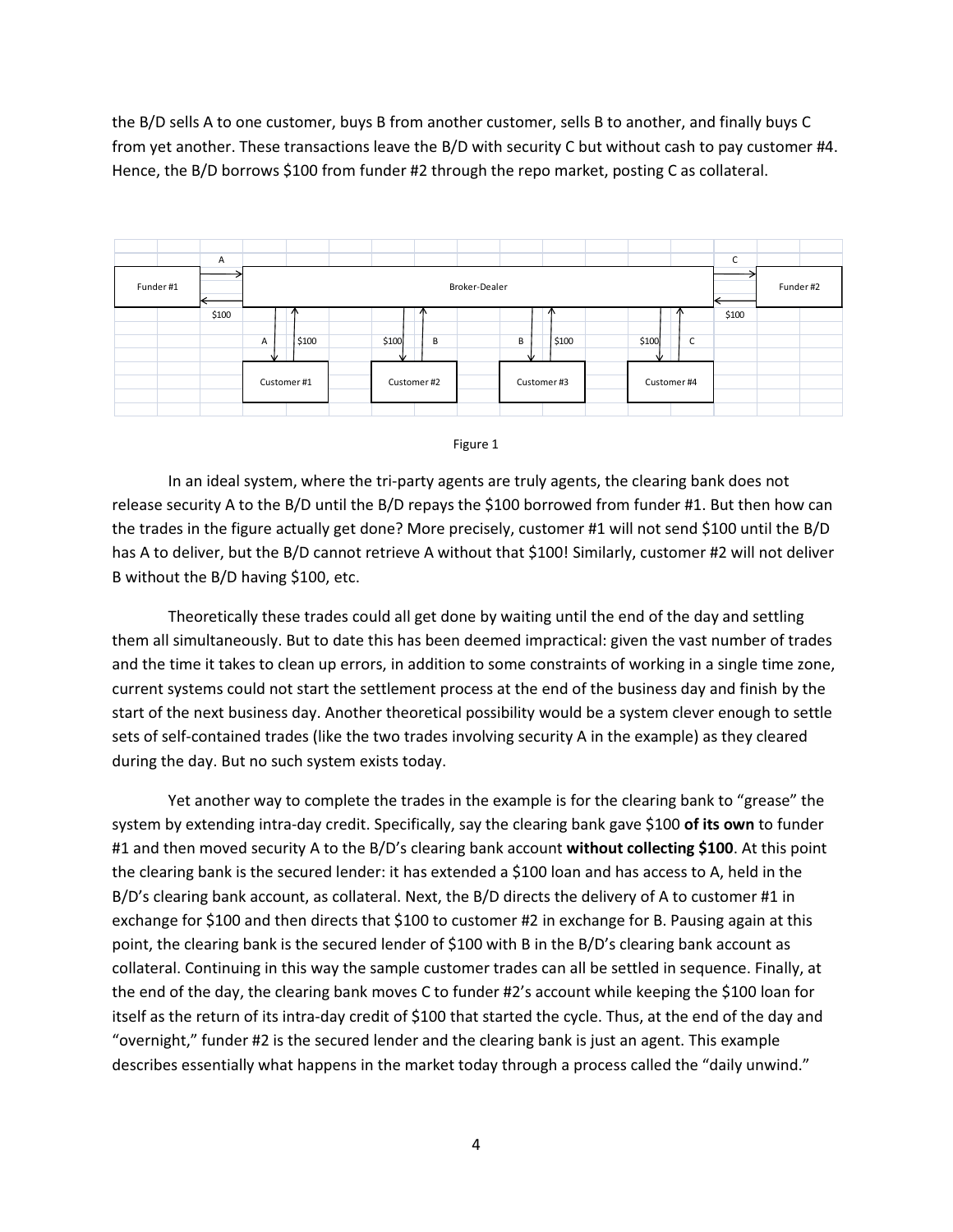*2.3 While the daily unwind does facilitate operations given system limitations, its transfer of intra-day default risk from secured lenders to the clearing banks introduces, as a direct consequence, significant systemic risk.* 

 In every morning's "unwind," without any cash coming from the borrowers, the clearing banks make cash available to the lenders and return securities to the borrowers' clearing bank accounts. As illustrated in the example, this has the great operational advantage of facilitating the borrowers' trading of these securities during the day. And, by the evening, since the borrowers have usually arranged to roll the repo with the same or another lender, the clearing banks are able to recover their cash by taking cash from the lenders' accounts in exchange for securities taken from borrowers' accounts. However, as also illustrated in the example, this process implies that during the day the clearing banks are effectively the secured lenders of the repo transactions. Hence, a very significant, unintended consequence of an operational solution to settlement problems is that an enormous amount of intra-day risk is shifted from secured lenders to the clearing banks.

 The daily unwind currently applies to term transactions as well. One might think that in a term transaction a B/D never needs its securities in the morning because the lender is committed to its loan until the expiration of the repo. However, most term repo transactions grant substitution rights allowing the borrower to replace existing collateral with other collateral that is equally acceptable to the lender. Hence, the daily unwind serves a useful operational purpose for term repo as well. However, allowing a term lender to withdraw its cash each and every day, so that clearing banks bear intra-day risk every day even on term repos, is a staggering unintended consequence of the solution to an operational problem.

 By shifting intra-day risk from secured lenders to the clearing banks, the daily unwind exacerbates systemic risk in three ways:

- 1. **The clearing banks are at great risk.** The daily unwind leaves the clearing banks holding all the intra-day risk arising from the secured financing of broker-dealers. This seems reckless given that these two banks are themselves large and systemically important financial institutions. Furthermore, these substantial intra-day risks are not included in the calculation of riskadjusted assets and, therefore, are not even on the radar of the regulatory structure governing bank capital requirements or risk charges.
- 2. **A broker-dealers' ability to do business can be terminated by a clearing bank.** The daily unwind makes broker-dealers extremely vulnerable to the decisions and financial health of the two clearing banks. If clearing banks were simply tri-party agents, the ability of a broker-dealer to finance itself through repo markets would depend entirely on the secured lenders who would constantly be evaluating whether or not to roll or initiate new repo trades. But because of the current operational realities of the repo market, a clearing bank can put a particular brokerdealer out of business by refusing to effect its daily unwind, i.e., by refusing that broker-dealer timely access to its securities.
- 3. **Secured lenders have weaker incentives to monitor risk than they should.** The current system blunts the incentives of the secured lenders to monitor their counterparty risks, particularly from term repo. Since lenders know about the daily unwind they know that their cash is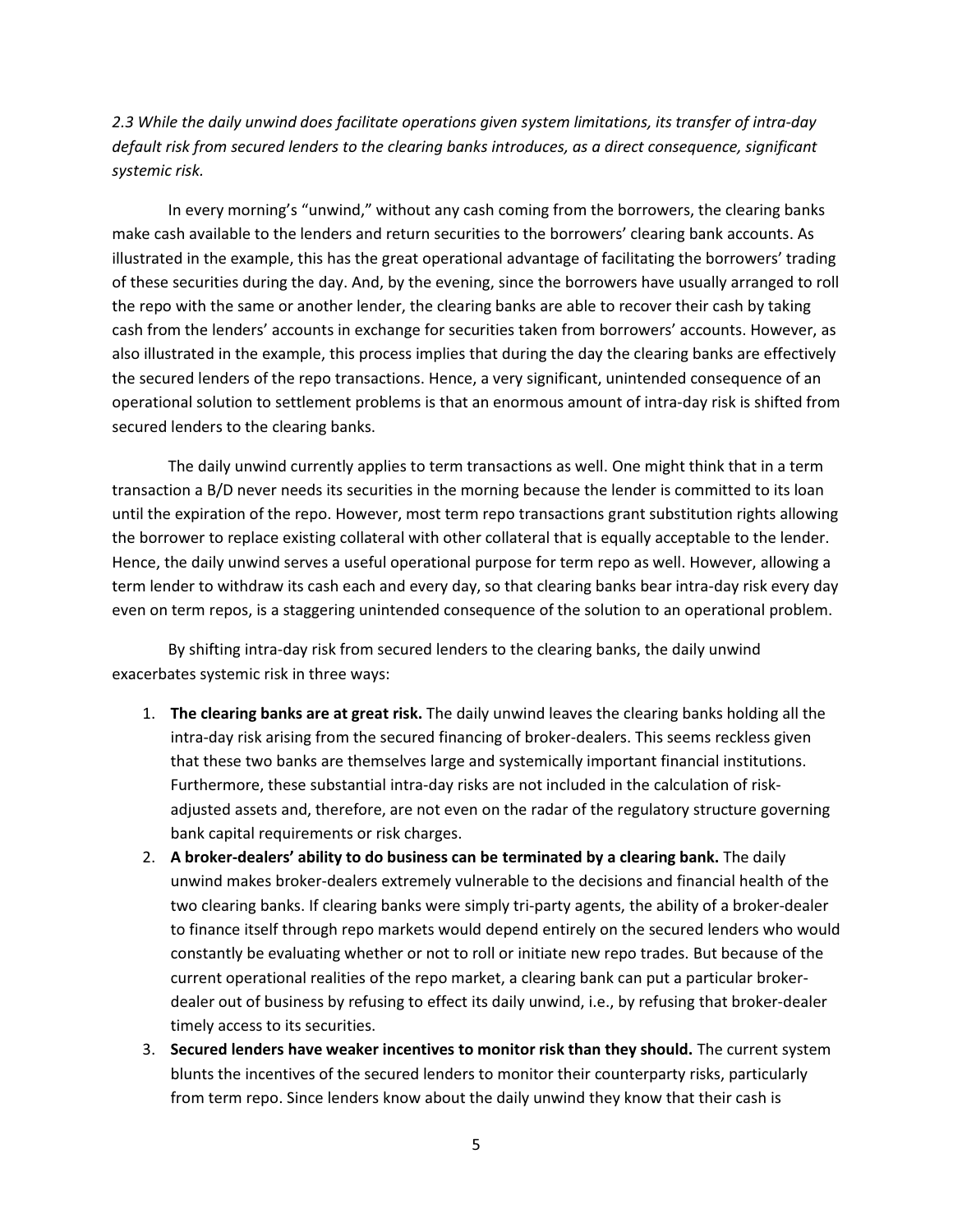available if they get nervous about a counterparty during the day. This can be a particularly significant advantage for term trades. $^5$ 

 It is worth noting that, in response to the perceived risk that overnight secured lenders would all at once refuse to roll loans to a broker-dealer, various regulatory initiatives are seeking to encourage term in preference to overnight financing. But since the daily unwind substantially weakens the stabilizing influence of term financing on the risk profile of a financial institution, these regulatory initiatives will prove less effective in practice than in theory.

#### 3. Systemic Risks of Tri-Party Repo during the Collapse of Bear Stearns and Lehman Brothers

 It is difficult to discern from publicly available information how the daily unwind contributed to systemic risk during 2008. However, it is likely that 1) the transfer of intra-day counterparty risk described in the previous section left the clearing banks directly and significantly exposed to defaults by Bear Stearns and Lehman Brothers; and 2) the possibility that the clearing banks might realize losses from this exposure was enough to precipitate some of the actions taken by them and by the Fed.

 While most commentary throughout 2008 focused on the "run" of secured funders and prime brokerage balances away from Bear Stearns and on the extensive and leveraged holdings of impaired assets at Lehman Brothers, there are indications that actual or potential exposures faced by the clearing banks were relevant to the course of events. Chairman Bernanke explained the initiation of the Term Securities Lending Facility (TSLF)<sup>6</sup> and the Primary Dealer Credit Facility (PDCF)<sup>7</sup> during the week Bear Stearns collapsed by stressing the systemic danger of secured lenders abandoning the repo markets. But, amidst those remarks, he added the following:

**For some time we have been working with market participants to develop a contingency plan should there ever occur a loss of confidence in either of the two clearing banks that facilitate the settlement of tri-party repos… [A] stronger financial system may require changes … in the settlement infrastructure operated by the clearing banks.<sup>8</sup>**

And, in describing the Fed's decision the day before the Lehman bankruptcy to expand the collateral accepted against PDCF loans, a Federal Reserve Bank of New York paper<sup>9</sup> reported that

 **Although the potential failure of a major repo market participant was the immediate impetus for the Fed's decision to expand the collateral eligible for pledge in the PDCF, the Fed was also responding to more general concerns about the structure of the triparty repo system—specifically, the exposure incurred by the clearing banks to a possible default by borrowers in the market.** 

Finally, a remarkable work of journalism<sup>10</sup> reported that the week before Lehman Brothers went bankrupt JPMorgan Chase was advancing Lehman Brothers more than \$100 billion a day and that the following week the amount was, on average, \$69 billion a day. The article also reports that Barclays Capital deal makers "suspected that the collateral that Lehman Brothers had pledged to JPMorgan was not as good [as the collateral posted to the Fed]" and then mentions a specific instance of particularly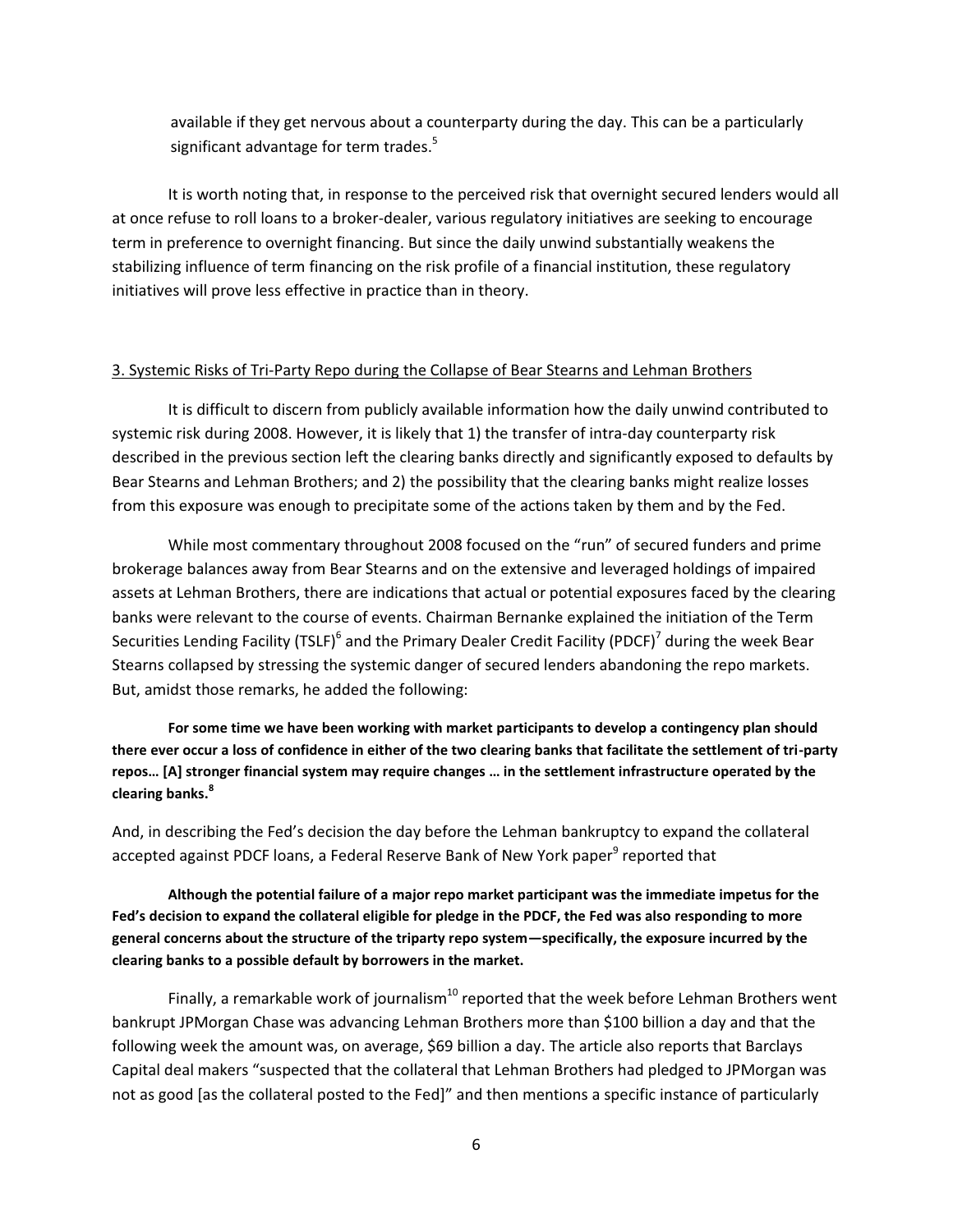impaired collateral that had been posted to JPMorgan Chase. Now while there does not seem to be any publicly available estimate of the value of the collateral posted against that \$69 billion, the potential for loss was significant. To put the numbers in perspective, at the end of the third quarter of 2008 JPMorgan Chase had \$112 billion of Tier One capital or 8.9% of assets. This means that a loss of 10% on the \$69 billion would have wiped out 6.2% of Tier One capital.

## 4. Policy Recommendations

## *4.1 The dangers of the tri-party repo system were perpetuated because the intra-day risk of the daily unwind was never penalized.*

 The previous sections argue both from first principles and from the events of 2008 that the daily unwind conducted by the clearing banks is an unacceptable source of systemic risk. To decide on policies to eliminate this source of systemic risk it is useful to ask how the market settled on such a dangerous solution to its operational problems in the first place. One important contributor has to have been that the capital requirements and risk charges governing the clearing banks do not incorporate the intra-day risk of the daily unwind. Put another way, there was little incentive to create a safer system when the dangers of the evolving system were never penalized. Furthermore, given that the clearing banks could run their systems without committing an appropriate amount of risk capital, it would have been extremely difficult for a competing system, like a clearing house, to emerge: any such competitor would almost certainly have to raise capital commensurate with its intra-day exposures or would have to expend significant technological costs to create a system that could satisfy settlement requirements without incurring the intra-day exposures.

# *4.2 Imposing capital requirements and risk charges on intra-day risk would force the industry to address the systemic risk of the system and would level the playing field in the provision of services to the secured funding market.*

 In light of the root cause of the systemic risk, the policy solution seems quite straightforward: incorporate the intra-day risks of the daily unwind into the regulatory framework of the clearing banks. Certainly the industry would need some time to adjust to this significant change. But, once enacted, this regulatory action would lead to one of two outcomes:

- A. The industry improves the technology of the tri-party system to reduce the amount of intra-day risk transfers. The resulting system could range from one with a relatively modest reduction in these transfers and greater dedicated capital to one with very little to no transfer of intra-day risk and little to no dedicated capital.
- B. The operations of the funding market move from the clearing banks to another entity or entities, like a clearing house, which would not extend intra-day credit. This may be the outcome of the proposed policy because, without the provision of intra-day credit—or without the implicit risk subsidy of providing such credit—there is no obvious reason that operational services for the funding market should be provided by the existing clearing banks.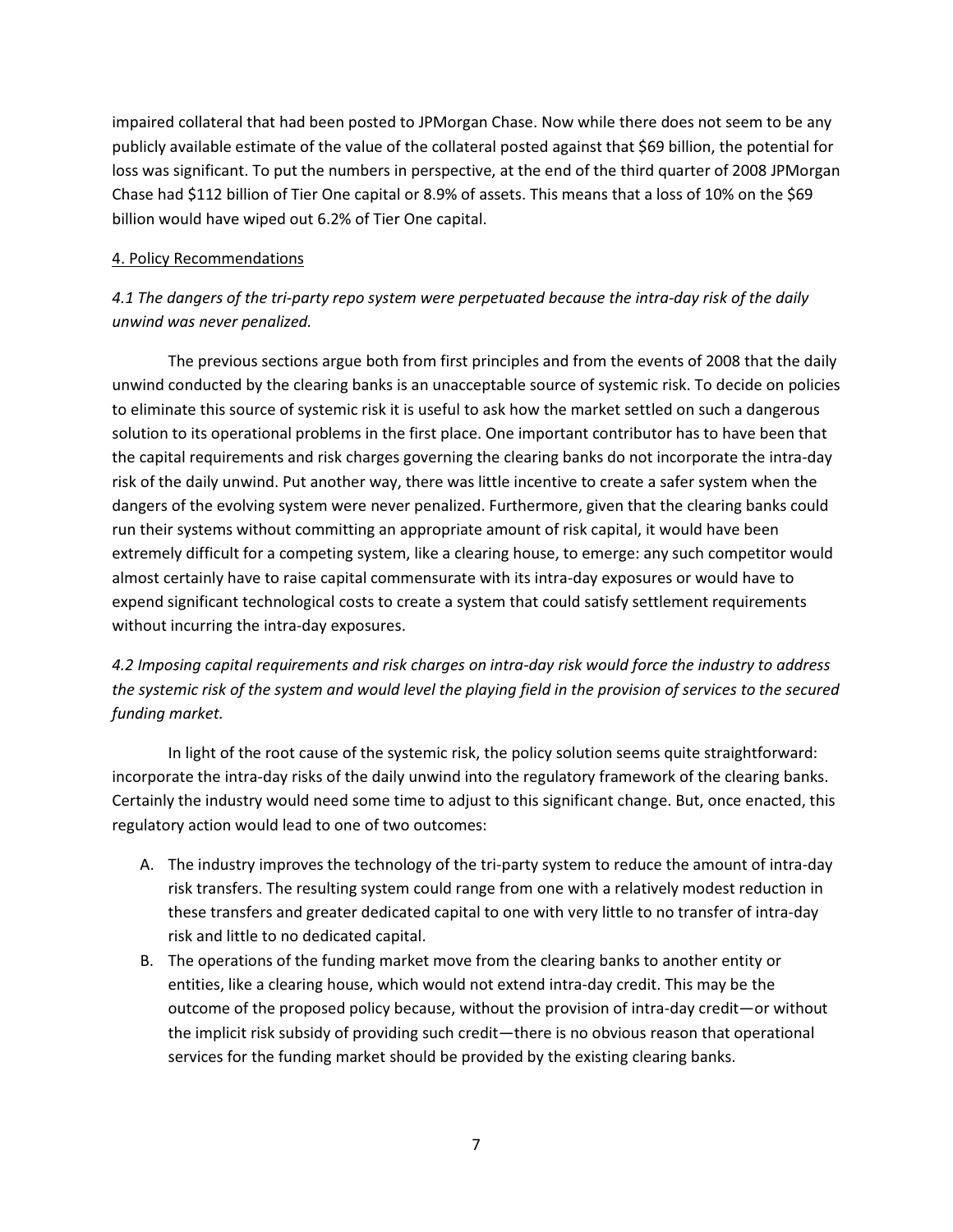Either outcome A. or B. would substantially reduce the risk that failures of large borrowers in the secured funding market, i.e. broker-dealers, would weaken one of the large clearing banks. Either outcome would also correct the incentives of the secured lenders: in outcome A the clearing banks would most likely pass the capital requirements and risk charges through to secured lenders while in outcome B the clearing house would do the same.

 But broker-dealers would very much prefer outcome B as a means to escape their vulnerability to the decisions and financial health of the two clearing banks. And this motivation is compounded by the fear that clearing banks will consider their other relationships with broker-dealers, e.g., as derivatives counterparties, when making decisions in the secured funding market.

 In summary then, it is reasonable to conclude that imposing capital requirements and risk charges on intra-day risk will result in reduced systemic risk, through the withering away of the daily unwind, and in more rigorous competition and innovation in the provision of services to the secured funding market.

## *4.3 Industry proposals to date will not be as effective in stabilizing and strengthening the secured funding market.*

 At the invitation of the Fed, the clearing banks submitted proposals in the summer of 2009 to address the weaknesses of the tri-party repo system. Although these proposals are not public, some of the ideas have been made available to the industry and reported in the press.<sup>11</sup> These proposals do recognize the risks raised by the daily unwind, particularly for term trades, but the thrust of the proposals is essentially to set up a lender of last resort for tri-party repo. In particular, if, at the determination of the clearing banks and the regulators, a broker-dealer will not be able to fund itself, temporary financing would be made available from the central bank through the clearing bank. The hard-to-fund assets would then be moved to an emergency entity which would oversee an orderly liquidation. Finally, any losses accruing to the clearing banks would be covered by an FDIC-like entity, i.e., funded by premiums paid by the industry.

 Following the arguments of this paper, by leaving current operations and the daily unwind in place, these proposals fail to address the source of the systemic risk. Instead of the risk today that the federal government has to rescue the clearing banks, these proposals would substitute the risk that the federal government has to rescue an FDIC-like entity. This is a far inferior outcome to moving the intraday risk back to where it belongs, namely to the secured lenders who contracted to take on that risk. Furthermore, while it is relatively easy to justify an FDIC as a means to protect uninformed depositors and furnish them with an investment vehicle free from counterparty risk, it is much harder to make the same case to protect secured lenders. Finally, the establishment of an explicitly too-big-to-fail FDIC-like entity might, by lowering the perceived risks of the system, perversely increase the use of secured funding and the systemic risks currently associated with the market.

 As an aside, the proposals of the clearing banks also highlight and try to address the problem of ensuring an orderly unwind. While beyond the scope of this paper, it is worth noting that this problem applies to derivatives as well as repo markets: any contracts or agreements protected by the safe harbor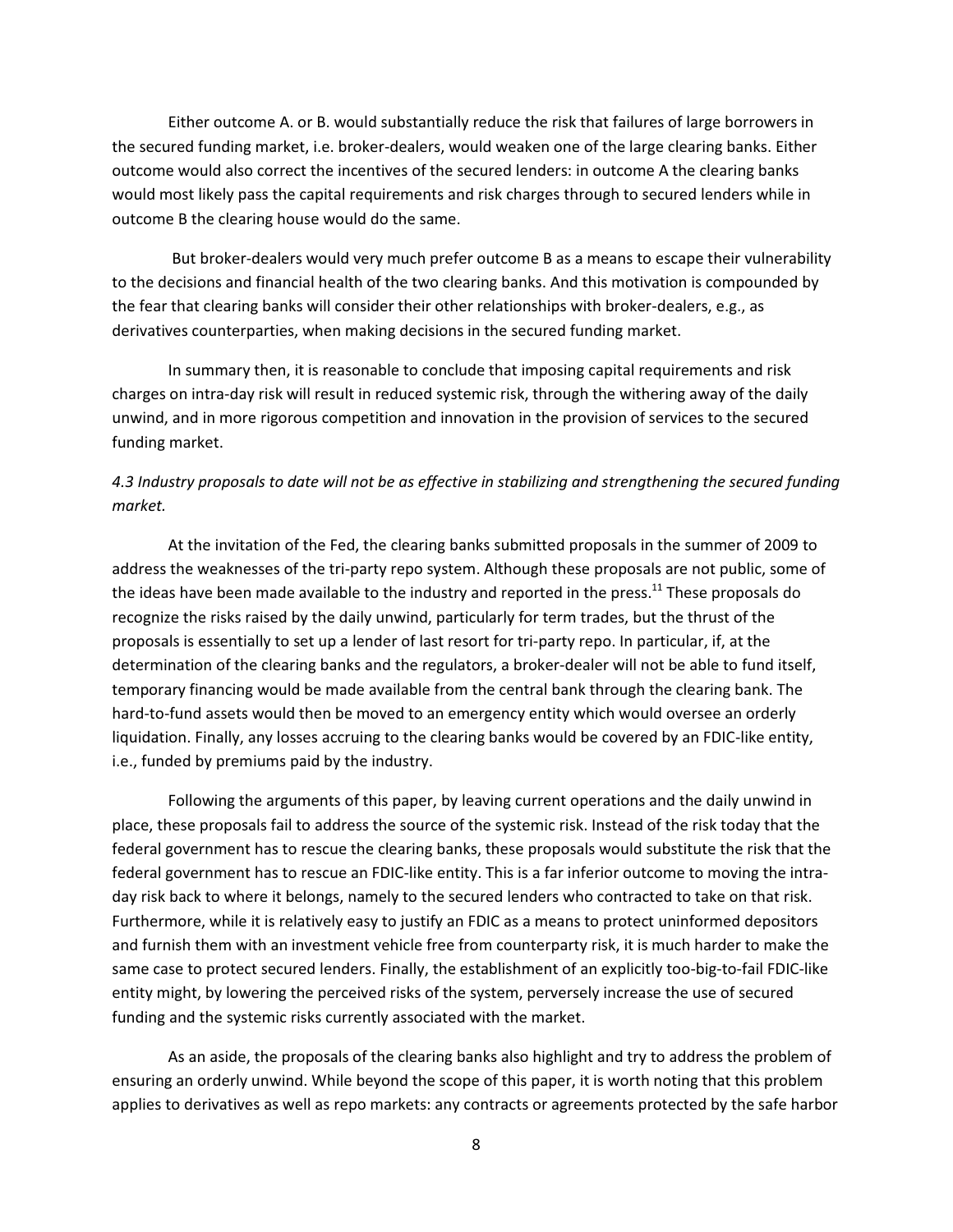clauses, i.e., that can be liquidated before and outside of bankruptcy proceedings, are subject to a "rush for the exits" after a triggering event. Therefore, it makes more sense to propose procedures to ensure an orderly unwind in the context of all of a failing entities' contracts protected by the safe harbor clauses rather than propose procedures exclusively for repo contracts.

 Subsequent to the first version of this paper, the "Task force on Tri-Party Repo Infrastructure" published a progress report on the website of the Federal Reserve Bank of New York. This report echoes the risks of the daily unwind and calls for "operational improvements to substantially reduce the size of the daily unwind and therefore the size of the intraday secured exposures taken on by the clearing banks." The report also highlights the particularly egregious practice of unwinding term repo and recommends removing "non-maturing term trades from the clearing bank daily unwind process." While clearly consistent with many of the arguments of this paper, these thoughts and recommendations fall short of internalizing the risks of the daily unwind through capital requirements and risk charges. This has two implications. First, the *ad hoc* persuasion of the Fed, rather than explicit costs, will have to drive the extent of operational improvements. Second, by envisioning operational improvements solely in the context of the current system, the task force report does not discuss or seemingly allow for the possibility that the operational services of the secured funding market might be better placed away from the two clearing banks.

 The task force report also includes "Concepts for Further Review" that are not to be currently regarded as "draft recommendations." Four of these five "concepts" very much resemble the proposals the clearing banks sent to the Fed last summer, which are discussed above. The fifth concept, however, reads as follows:

## **Consider encouraging the piloting and development of alternative "utility-like" mechanisms (e.g., through FICC or a similar entity) that could offer a higher level of safety for certain transaction segments now conducted via the current tri-party arrangements.**

FICC, the Fixed Income Clearing Corporation, is a user-owned utility that clears and settles fixed income products, including repo. Hence, this fifth concept may be a very timid call for consideration of a system without intra-day credit that resides away from the clearing banks.

#### 5. Summary and Conclusion

 Broker-dealers borrow a significant fraction of their total liabilities in the form of secured funding through the tri-party repo system. While many market participants believe that secured lenders bear all of the default risk from funding trades, the tri-party repo system does not, in fact, work this way. To facilitate the settlement process, that is, for operational convenience, a process known as the "daily unwind" effectively transfers the intra-day default risk of funding from all the lenders to the two triparty repo clearing banks. But since these clearing banks are themselves systemically important institutions, this transfer of intra-day risk significantly exacerbates systemic risk. Not surprisingly, then, the flaws of the tri-party repo system became visible in 2008: the clearing banks do seem to have been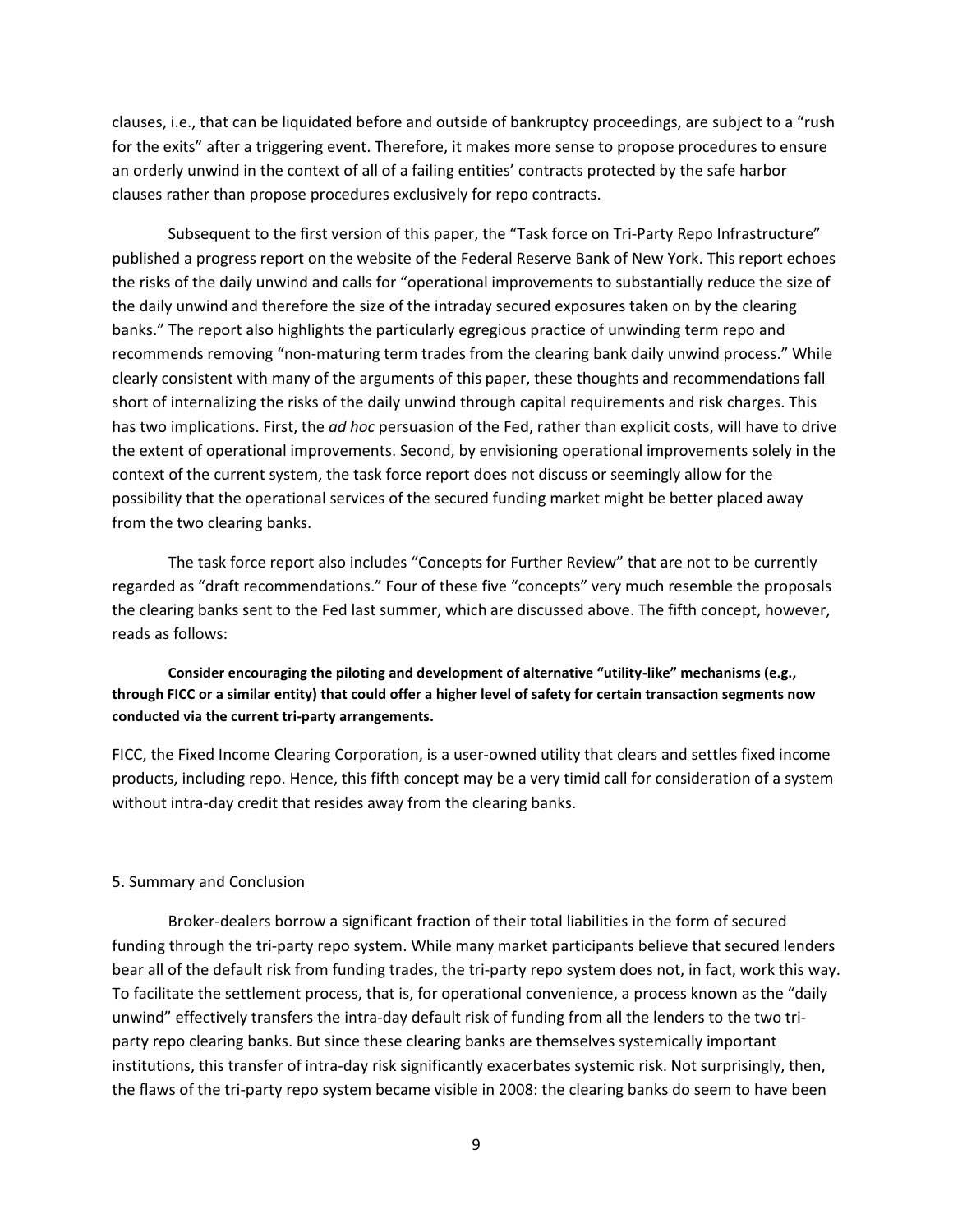significantly exposed to potential defaults by Bear Stearns and Lehman Brothers and this exposure does seem to have been important in precipitating certain actions by them and by the Fed.

 This paper argues that bank capital requirements and risk charges should be changed to include the intra-day risk incurred through the daily unwind of the tri-party repo system. The industry will then be forced to correct the existing systemic risk on its own and, by leveling the playing field in the provision of services to the secured funding market, spur competition and innovation. Using the same line of reasoning, this paper also argues that two competing proposals are not as well conceived. One proposal, namely to create an FDIC-like entity to backstop the tri-party system, would needlessly perpetuate the systemic risk of current market practice by making the too-big-to-fail nature of the system explicit. Another proposal, for the Fed to monitor the industry in improving operations and reducing the magnitude of the daily unwind, is directionally appropriate but suffers from two weaknesses. First, without explicit and complete recognition of the intra-day risk currently in the system, the industry's reduction in that risk may very well not be sufficient. Second, mandating a particular reduction in the risk of the current system effectively enshrines the current system and the current role of the clearing banks.

 The bankruptcies of Drysdale Government Securities, E.S.M. Government Securities, and others in the early 1980's resulted in large losses to investors because

**"the failing firm[s] treated … repo collateral that it was holding in safekeeping for customers loosely to say the least" and because "the failing firm[s] gave inadequate collateral to customers when it repoed securities out to customers and/or it demanded excessive collateral when it reversed in securities from customers."<sup>12</sup>**

The current tri-party repo system evolved into its current form to remedy these and other weaknesses of previous systems while facilitating secured lending to the extent possible. In a similar way, the events of the recent past have revealed weaknesses of the tri-party repo system that have to be remedied in the next evolution of secured funding markets.

l

 $^{\rm 1}$  Technically, a repo is a sale of a security with an agreement to repurchase that same security for a fixed price at some time in the future.

 $^2$  See, for example, "Domestic Open Market Operations During 2008," Markets Group of the Federal Reserve Bank of New York, January, 2009, pp. 8-13.

 $^3$  "Flow of Funds Accounts of the United States," Board of Governors of the Federal Reserve, September 17, 2009, table L129.

 $^4$  Another important objective, not relevant enough for discussion in the text, is automated collateral allocation. Funders and lenders agree on a set of criteria governing collateral posted against loans and the clearing banks ensure that the collateral posted each day meet those criteria. For example, one funder might accept only U.S. Treasury collateral while another might accept government-sponsored entity collateral as well. 5

 $5$  It is unclear to what extent term repo lenders were aware of their operational ability to withdraw cash before the Lehman bankruptcy.

 $^6$  The TSLF was announced on March 11, 2008, during the week leading up to the collapse of Bear Stearns. The program allows primary dealers to receive Treasury collateral from the Fed in exchange for less liquid collateral. The dealers could then post these Treasuries to another private counterparty as collateral against cash loans.